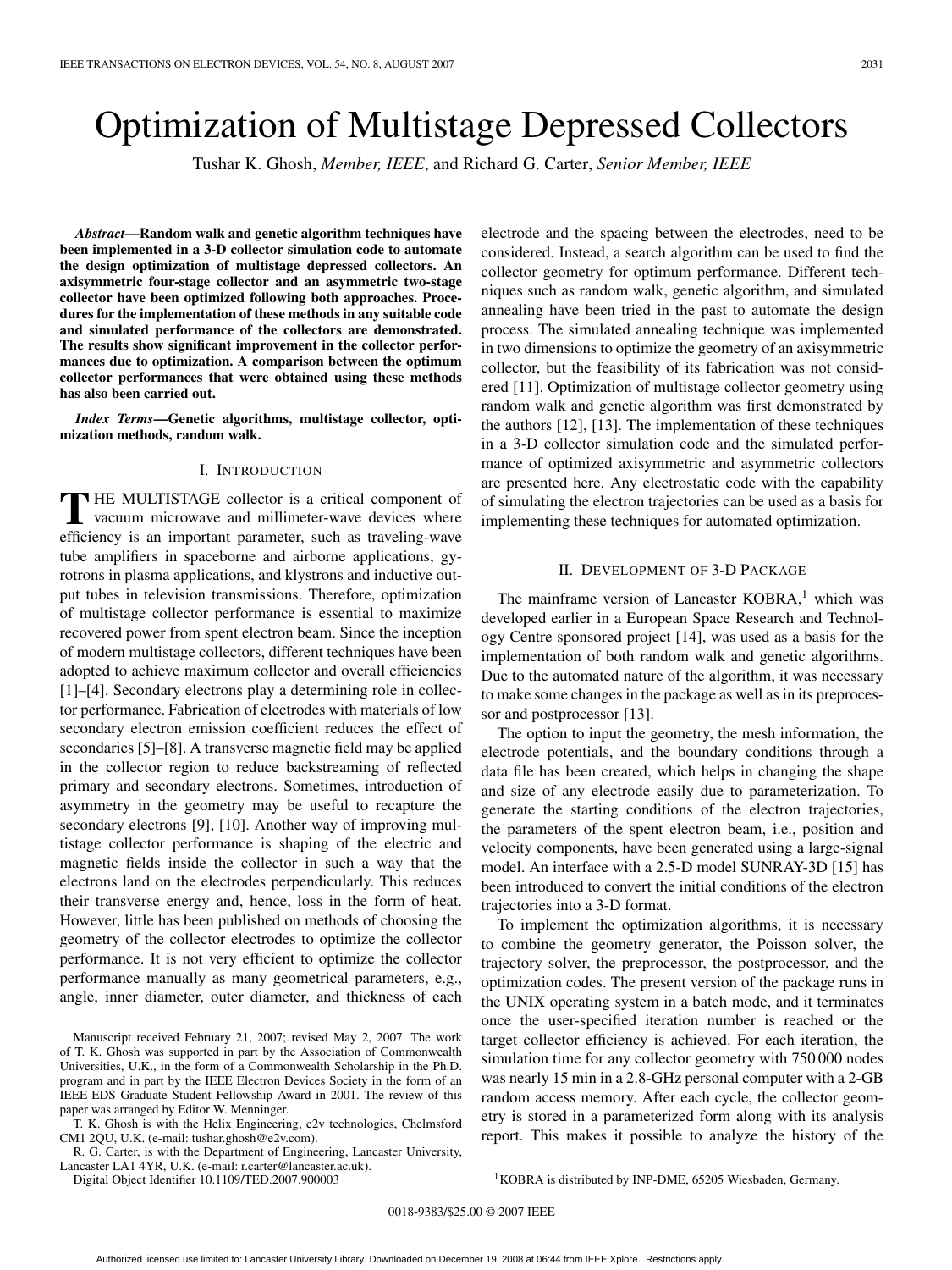

Fig. 1. Flow diagram of the package incorporating random walk algorithm.

changes being made in the collector geometry and their impact on its performance during the optimization process. The collector geometry corresponding to the best efficiency achieved so far is stored in a separate file, which can be retrieved in case of intentional or accidental stopping during execution.

# III. OPTIMIZATION USING RANDOM WALK METHOD

The simplest random walk algorithm starts from a point, follows a random path, and looks for the object function values at different points in a finite search space considering only one point at a time. Several variations of the algorithm are possible depending on the application to a specific problem [16], [17]. This algorithm is most effective in cases where the search space and the number of possibilities are small.

## *A. How It Works*

A basic flowchart for the design optimization package using random walk approach is shown in Fig. 1. The preprocessor uses the geometry and trajectory data to generate a suitable input file for the simulator. The postprocessor computes the efficiency of the collector, which acts as the object function value. If after any iteration the performance is better than the best value achieved so far, then the search operation starts again from this point; otherwise, it starts from the previous best geometry. The decision to choose the point of the next computation is made by the random walk algorithm. After several iterations, if no improvement in collector performance is observed, the user may start the optimization process again from the initial starting point along a different path. Otherwise, the whole process will continue until the number of iterations specified by the user.

A clear advantage of this technique over enumerative methods is that all dimensions of the collector electrodes are changed simultaneously. The detailed flowchart of the random walk section is shown in Fig. 2.



To the pre-processor

Fig. 2. Detailed flowchart for the random walk section.



Fig. 3. Different dimensions of an electrode of a three-stage collector.

#### *B. How to Create a New Geometry*

New collector geometries are created by randomly changing the electrode dimensions (e.g., length, inner diameter, outer diameter, and angle of inclination with the axis) in the intermediate parameterized data file. The maximum and minimum limits of the parameter to be changed (increment or decrement) are based on the sensitivity of any dimension and the feasibility of its fabrication. However, changes should be made in very small steps to ensure that the changes in the collector efficiency due to changes in the electrode dimensions are small. In general, the most sensitive dimension is changed least. A pseudorandom number generator produces a number between 0 and 1 for each electrode dimension to be decreased or increased, respectively.

The dimensions of the electrodes of a three-stage axisymmetric collector, which are commonly changed to create a new geometry, are shown in Fig. 3. These parameters may vary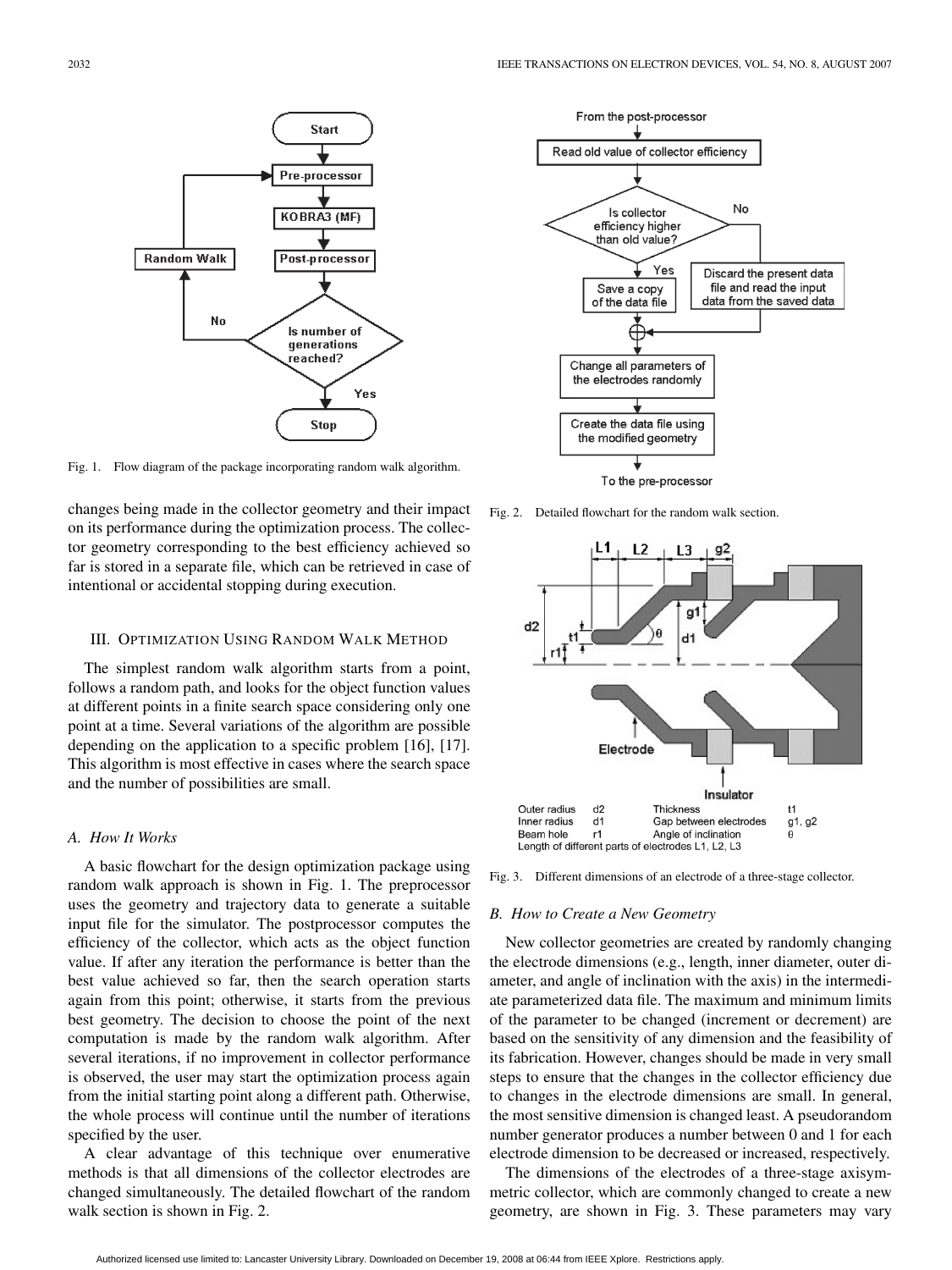depending on the shape of an electrode. The complexity of the problem can be understood from the number of dimensions to be changed for a four-stage or a five-stage collector.

Precautions are taken while changing the dimensions of the electrodes.

- 1) *Gap between the electrodes:* In multistage collectors, it is common to have an electrode that lies inside the previous electrode (in the direction of the interaction circuit). A minimum value for g2 ensures a sufficient gap between the high-voltage electrodes to avoid sparking, and a maximum limit on the gap prevents the electrons from hitting the high-voltage insulators.
- 2) *Outer radius:* The maximum value of the outer radius depends on the inner radius and electrode thickness.
- 3) *Inner radius:* In the case of a cylindrical electrode, the inner radius (d1) should be large enough to maintain a reasonable gap (g1) between the electrodes.
- 4) *Beam hole radius:* This dimension should be higher than the beam radius to accommodate the expanded beam. The spent beam electrons must not be allowed to strike the front face of the electrode (surface toward the interaction circuit). Otherwise, the secondaries and the reflected primaries generated here see an accelerating field, which causes them to stream back toward the interaction circuit.
- 5) *Thickness of the electrodes:* The minimum electrode thickness should be fixed at a practical value.
- 6) *Angle of inclination:* The minimum and maximum are set at some practical values.

Other than the aforementioned parameters, several other parameters, such as the length of different parts of an electrode and the angles of the two end planes of the electrodes, may also be changed. The change in the angles of the planes is necessary for the optimization of asymmetric tilted electric field (TEF) collectors. However, for symmetric collectors, these angles are always kept fixed at 90◦ to the axis.

# IV. RESULTS AND VALIDATION OF THE PACKAGE IMPLEMENTING RANDOM WALK ALGORITHM

The random walk algorithm has been tested by optimizing the design of a four-stage axisymmetric collector and a twostage asymmetric collector. After several trials, it was observed that the present package was capable of achieving a significant improvement in the efficiency for both the collectors.

#### *A. Axisymmetric Collector*

In Table I, the efficiencies of a four-stage axisymmetric collector for different trials are shown, where the initial collector geometry is the same in all cases. Only the results of the best four trials are shown in the table. For the initial geometry shown in Fig. 4, the collector efficiency is 70%, considering only primary electrons. The best collector efficiency in each case is shown after every 50 iterations. The amount of change in the dimensions of the collector electrodes is random in any trial in each run. For this reason, the intermediate steps are different, and the difference between the optimized efficiencies for all four cases is evident. The best efficiency among all these trials

TABLE I OPTIMIZED COLLECTOR EFFICIENCIES FOR DIFFERENT TRIALS (FOUR-STAGE AXISYMMETRIC COLLECTOR)

| After     | Trial 1    | Trial 2    | Trial 3    | Trial 4    |
|-----------|------------|------------|------------|------------|
| Iteration | Efficiency | Efficiency | Efficiency | Efficiency |
|           | (%)        | (%)        | (%)        | (%)        |
| 50        | 85.94      | 83.41      | 83.11      | 83.57      |
| 100       | 87.45      | 83.45      | 83.11      | 83.57      |
| 150       | 87 45      | 8346       | 83.11      | 83.57      |
| 200       | 87.45      | 83.77      | 83.90      | 84.30      |
| 250       | 87.45      | 84.88      | 87.37      | 84.30      |
| 300       | 87.45      | 84.88      | 88.97      | 85.52      |
| 350       | 87.45      | 84.88      | 89.20      | 85.52      |
| 400       | 87.45      | 84.88      | 89.20      | 86.24      |
| 450       | 87.45      | 84.91      | 89.20      | 86.24      |
| 500       | 87 45      | 84.91      | 89.20      | 86.24      |



Fig. 4. Initial geometry of the four-stage collector with 70% efficiency.



Fig. 5. Final geometry of the four-stage collector with 89.2% efficiency.

is 89.2%. The improvement in the collector efficiency is more than 19 percentage points for the optimized geometry shown in Fig. 5. A careful look at the initial geometry shows that some of the trajectories are coming out through the gap between the electrodes and may therefore hit the high-voltage insulators and damage them. However, due to the optimization of the gap length between the electrodes, this phenomenon is missing in the optimized collector. If the number of trials is increased, then the efficiency may be increased further by a small amount.

#### *B. Asymmetric Collector*

A two-stage asymmetric TEF collector has been optimized using the same algorithm. The collector efficiency for the initial geometry is 79%, considering only primary electrons. Table II shows the computed efficiency after every 50 iterations for the best four trials. For this collector, the optimized efficiency is better than 82%. It should be observed here that no improvement in collector efficiency was achieved after 200 iterations. The asymmetric two-stage collectors before and after optimization are shown in Figs. 6 and 7, respectively. The improvement in efficiency is better than 3 percentage points.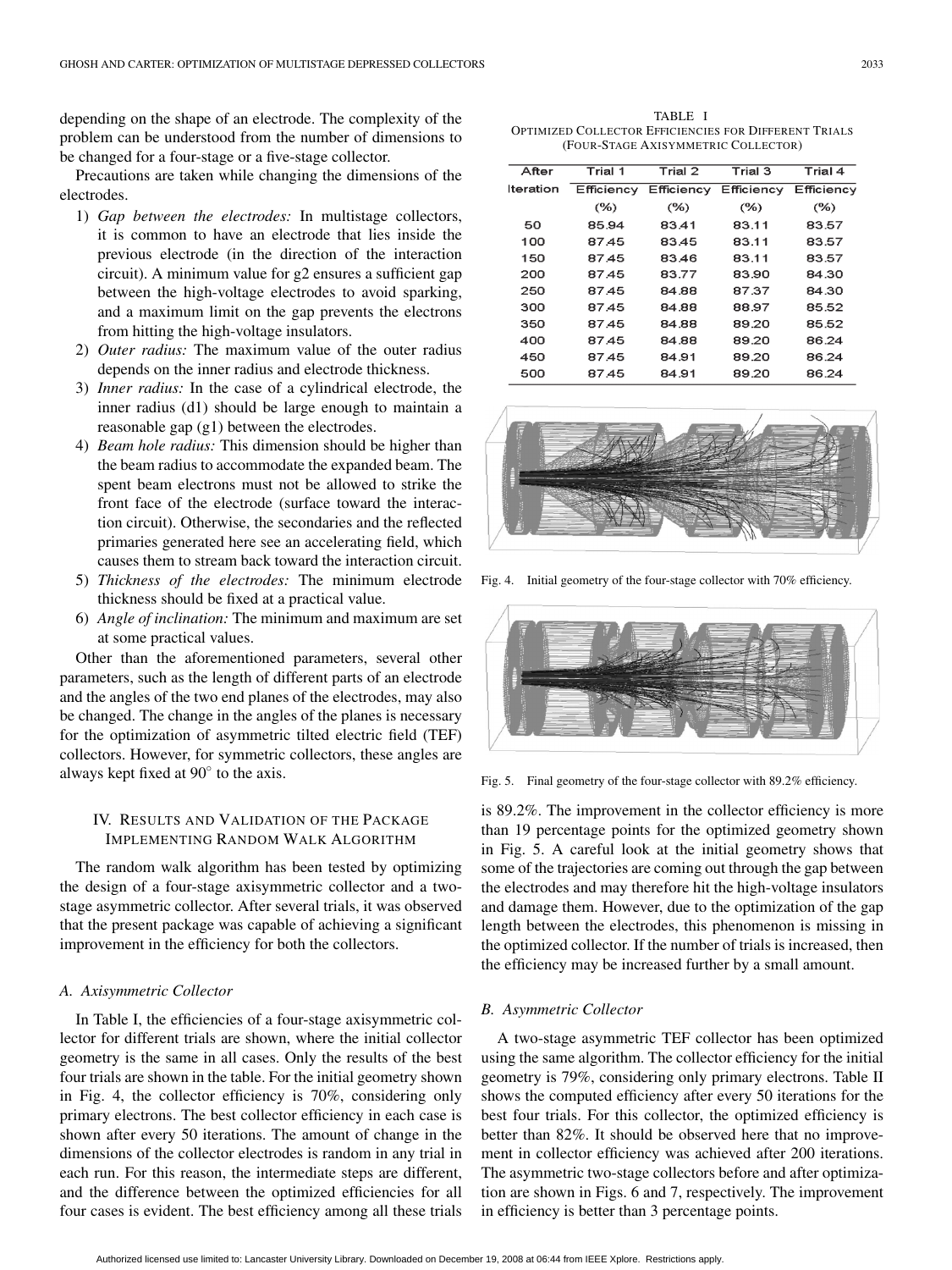TABLE II OPTIMIZED COLLECTOR EFFICIENCIES FOR DIFFERENT TRIALS (TWO-STAGE TEF COLLECTOR)

| After     | Trial 1    | Trial 2    | Trial 3    | Trial 4    |
|-----------|------------|------------|------------|------------|
| Iteration | Efficiency | Efficiency | Efficiency | Efficiency |
|           | (%)        | (%)        | (%)        | (%)        |
| 50        | 82.05      | 82.42      | 81.50      | 81.87      |
| 100       | 82.05      | 82.42      | 81.87      | 81.87      |
| 150       | 82.05      | 8242       | 81.87      | 82.05      |
| 200       | 82.05      | 82.42      | 81.87      | 82.24      |
| 250       | 82.05      | 82.42      | 81.87      | 82.24      |
| 300       | 82.06      | 82.42      | 81.87      | 82.24      |
| 350       | 82.06      | 82.42      | 81.87      | 82.24      |
| 400       | 82.06      | 82.42      | 81.87      | 82.24      |
| 450       | 82.06      | 82.42      | 81.87      | 82.24      |
| 500       | 82.06      | 82.42      | 81.87      | 82.24      |



Fig. 6. Initial geometry of the two-stage TEF collector with 79% efficiency.



Fig. 7. Final geometry of the two-stage TEF collector with 82% efficiency.

## V. OPTIMIZATION USING A GENETIC ALGORITHM

The random walk method has major limitations, such as the possibility of being trapped at a local maximum and the requirement of a large number of trials to find the optimized geometry. These can be overcome by a more efficient technique, namely the genetic algorithm [18]–[21]. This method is based on natural phenomena and the theory of the survival of the fittest. It generates a new set of data through natural selection and genetics through random choice.

## *A. Implementation of the Genetic Algorithm*

A basic flowchart for the automated optimization process implementing the genetic algorithm is similar to Fig. 1 except that the genetic algorithm replaces the random walk algorithm. However, this method is more complicated than the random walk approach, and it is also more difficult to implement.

The detailed flow diagram of the genetic algorithm process is shown in Fig. 8. The sequence of events implementing the genetic algorithm is described in six steps for better understanding of the procedure.

- 1) From previous experience or by scaling an existing collector, a new geometry is created as a preliminary design.
- 2) Using a nonrepetitive random number generator, a population of chromosomes (a string of binary digits) of equal length is created in such a way that no two members in the population are the same. A brief description on how to choose the size of the population and the length of the chromosome is given in the next section.
- 3) A set of collectors is produced using the chromosomes and the basic geometry. For each collector, the simulator is run until a converged solution is achieved.
- 4) The efficiency of each collector, which is calculated using the postprocessor, is then used as the object function, or fitness value, for the corresponding chromosome. A new population of collectors is generated from the existing population through the three main operators: 1) reproduction; 2) crossover; and 3) mutation. These three operators are discussed in detail in a later section.
- 5) The function of the genetic algorithm for this generation is complete, and the process is repeated for the next generation of collectors. The best collector geometry, corresponding to the best efficiency achieved in each generation, is used as the basic geometry for the next generation.
- 6) Steps 3–5 are repeated until the number of generations (specified by the user) is reached. If in any generation the best efficiency is not better than the previous best, then the total population is discarded, and a new population is created from the previous population.

#### *B. How to Create a New Geometry*

To introduce diversity in the optimization procedure, the search is started from a large population; i.e., a large number of geometries are created that covers many points in the search space for a possible solution. This also provides a large number of alternative paths toward optimization.

With a chromosome length of 10, there are  $2^{10} =$ 1024 points in the search space. The larger the length of the chromosome, the larger the number of points it covers in the search space. In the present problem, each binary bit of a chromosome corresponds to a simple electrode, which makes the chromosome length same as the number of simple electrodes. It is worth mentioning here that in the present simulation package, the number of electrodes is not the same as the number of collector stages as the complex electrode geometry is created by combining predefined simple electrodes, as shown in Fig. 9. It is also possible to associate each binary bit with a dimension of an electrode. In that case, the chromosome length will be large.

To create a new collector from a basic geometry, the dimensions of an electrode (e.g. length, angle, inner diameter, and outer diameter) are increased if the bit is 1 and decreased if the bit is a 0. The changes in the dimensions follow the same logic for the random walk algorithm. Thus, a new population of collectors corresponding to each member chromosome is formed.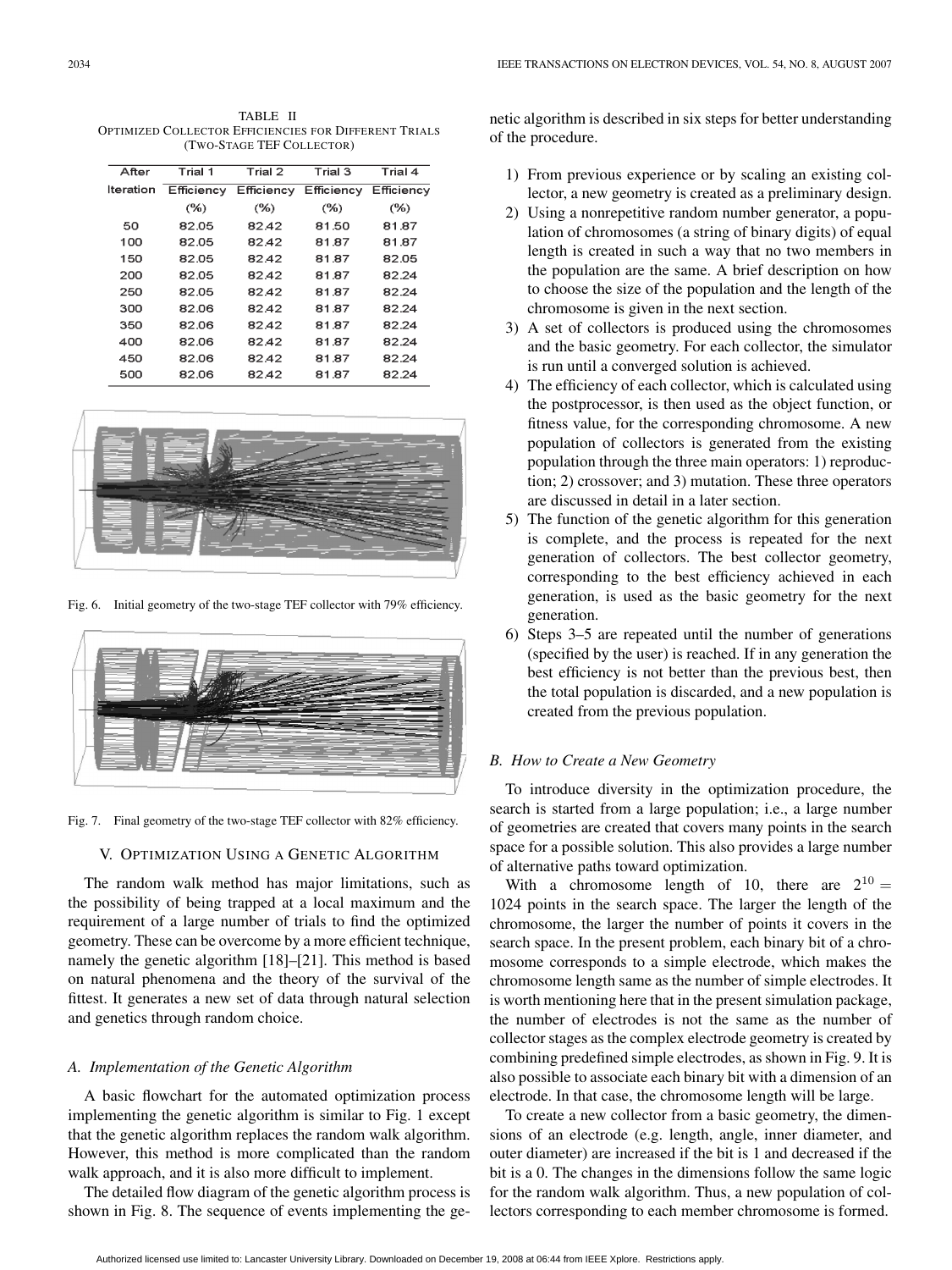

Fig. 8. Flow diagram of the genetic algorithm section. η denotes the collector efficiency; KNM.OLD stores the best collector geometry data achieved until that generation; KOBINM.OLD stores the best geometry data of the collector in any particular generation, and it is generated by the algorithm using the chromosome and the data file KNM.OLD.



Fig. 9. Electrode shapes. (a) Funnel. (b) Cylinder. (c) Complex shape formed by combining funnel and cylinder.

## *C. Reproduction, Crossover, and Mutation*

An example of the three basic operators (reproduction, crossover, and mutation) to create a new population is presented here. A typical randomly generated population is shown in the second column of Table III, where the size of the

population is 4 and the length of each chromosome is 10. A new collector geometry corresponding to each chromosome is produced from the basic collector shape. The computed efficiency of each collector is shown in the third column.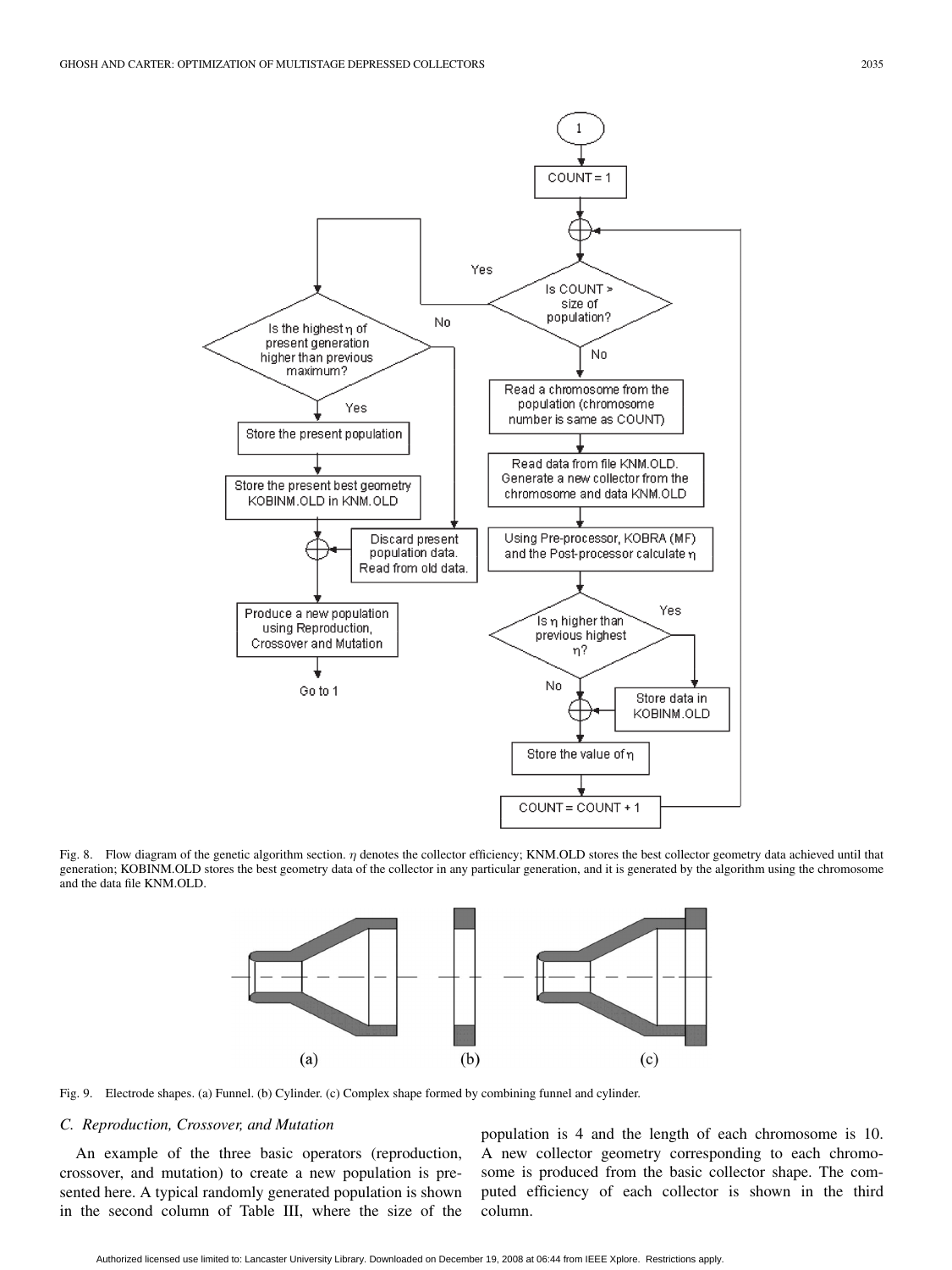TABLE V **CROSSOVER** 

| Parent 1                         | 1010110111 | Child 1 | 0101001111         |  |
|----------------------------------|------------|---------|--------------------|--|
| Parent 2                         | 0101001100 | Child 2 | 1010110100         |  |
| Crossover at 6 (Randomly Chosen) |            |         |                    |  |
| Parent 3                         | 1010110111 |         | Child 3 0011110111 |  |
| Parent 4                         | 0011010110 | Child 4 | 1010010110         |  |
| Crossover at 3 (Randomly Chosen) |            |         |                    |  |

TABLE VI OLD AND NEW POPULATIONS (BEFORE AND AFTER CROSSOVER)



**Number of generations** Fig. 10. Improvement in efficiency of a four-stage axisymmetric collector

versus the number of generations (the starting geometry is the same for all trials).

Mutation is carried out when all the chromosomes in a population are the same. A random number is generated between "1" and "chromosome length" that determines the position of the bit where mutation is to be done. This position is different for each chromosome.

## VI. RESULTS AND VALIDATION OF THE PACKAGE IMPLEMENTING GENETIC ALGORITHM

A package has been developed using the genetic algorithm to automate the optimization of the designs of those collectors, which were earlier used to validate the random walk technique. This package has been tested in a similar way as the random walk package. For the symmetric collector, the population size, the chromosome length, the probability of crossover, and the maximum number of generations are taken to be 8, 12, 1, and 50, respectively; in the case of the asymmetric collector, these values are 8, 6, 1, and 50, respectively.

## *A. Axisymmetric Collector*

After several trials, it was observed that in almost all the trials, the present package was capable of achieving an efficiency of more than 90% for the four-stage axisymmetric collector. In Fig. 10, the improvement in collector efficiency is plotted after different numbers of generations for four different trials to show the intermediate steps toward convergence. The optimization

TYPICAL REPRODUCTION PROCESS String Random Initial Collector Number of Population Efficiency (%) Offspring 1010110111  $\overline{75}$ ヮ 0101001100 45 1

40

20

1

0

TABLE III

TABLE IV AFTER REPRODUCTION

| String | <b>Population After</b> | String | Randomly Selected |
|--------|-------------------------|--------|-------------------|
| No.    | Reproduction            | No.    | Pairs             |
| 1      | 1010110111              |        | 1010110111        |
| 2      | 1010110111              | 3      | 0101001100        |
| 3      | 0101001100              | 2      | 1010110111        |
| 4      | 0011010110              | 4      | 0011010110        |
|        |                         |        |                   |

In the reproduction process, the number of offspring of a collector is produced with a probability proportional to its efficiency. The number of offspring generated corresponding to each collector is shown in the fourth column. In the first line, the number of offspring is two as the collector with the best efficiency produces the most offspring, and in the second and third lines, the number of offspring is one each, whereas the member of the population with the worst efficiency dies off. Therefore, in Table IV, the first two chromosomes are the same as the first chromosome in Table III. Similarly, the second and third chromosomes in Table III remain the same before and after reproduction. They become the third and fourth chromosomes, respectively, in Table IV. The first and second columns of this table show the new string numbers and member chromosomes, respectively. These members are then entered into the mating pool where the pair of parents is chosen randomly from the population. In this case, the first and third chromosomes make a pair, and the second and fourth chromosomes make the second pair. The new string number and the chromosomes are shown in the third and fourth columns, respectively. It is worth mentioning that the size of the population is made a constant even number deliberately to keep the population size constant throughout the computation. In the natural world, the population size changes, which is a complex phenomenon and difficult to implement in an optimization using a genetic algorithm. Moreover, an increase in the population number after each iteration will create a huge population after only a few iterations. This will increase the computation time for each trial many fold.

The next process is crossover. In this problem, we have used a single-point crossover, and the probability of crossover is always 1. A random number between "1" and "chromosome length − 1" is used as the point of crossover. All digits between "1" and "point of crossover  $+1$ " are swapped between the pair of parents to produce two children. The crossover process is shown in Table V. In the first case, the crossover point is 6. Therefore, the first 7 bits of "Parent 1" chromosome are swapped with the corresponding bits of "Parent 2" chromosome to produce "Child 1" and "Child 2" chromosomes, respectively. In a similar way, other child chromosomes are generated. These children form the new population. The old and new populations are shown in Table VI.

**No**  $\overline{\mathbf{1}}$ 

 $\overline{2}$ 

3

 $\overline{\mathbf{4}}$ 

0011010110

0001110001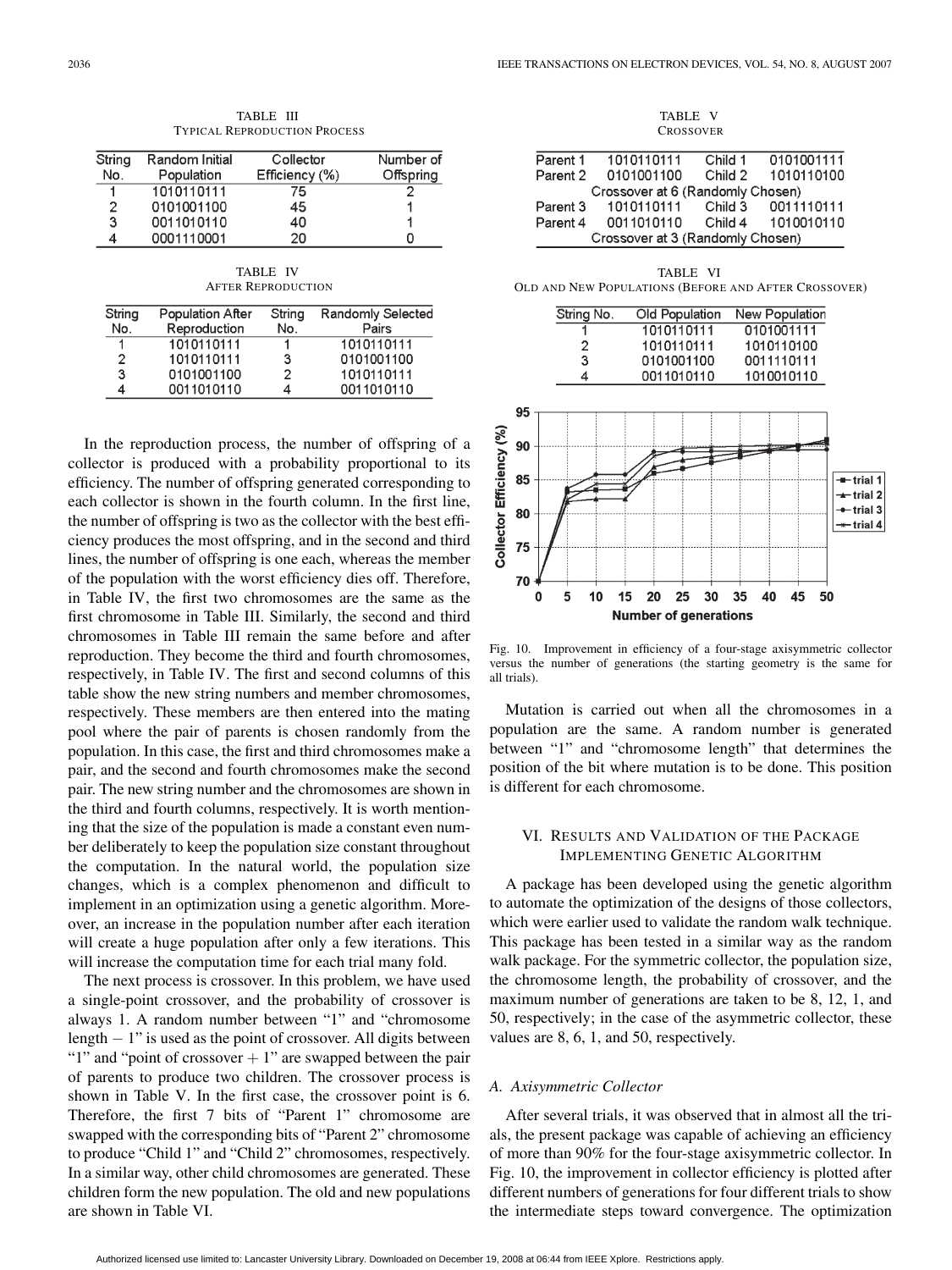

Fig. 11. Optimized four-stage axisymmetric collector with primary electron trajectories. Efficiency of the collector is nearly 91%.

for all trials started from the same collector geometry, and the number of collectors simulated in each generation was the same as the population number. As the initial population in the genetic algorithm is created randomly and is nonrepetitive (each time the package is executed, the initial population is different), the intermediate steps are different, although the optimized results are nearly the same. For any trial, the amount of change in a specific dimension in any intermediate step is different. A maximum and a minimum limit have been set for the amount to be changed in any dimension in a single step. Any value between these limits can be chosen randomly to make a change in that dimension of the electrode.

The geometry of the four-stage collector with the primary trajectories after optimization is shown in Fig. 11. Different aspects of fabrication and practical issues of the collector, e.g., electrode thickness and gap between the electrodes, have been taken care of while optimizing its geometry (see Fig. 3). In the present example, the efficiency of the optimized collector is nearly 91%, which is an improvement by more than 20 percentage points from the initial collector geometry. A careful look at the collector geometry in Fig. 5, which is optimized via the random walk algorithm, reveals that a few trajectories are hitting at the front face of electrode 3 and electrode 4, which could have traveled a longer path before they are collected. The energies of these electrons are not recovered fully, and this reduces the collector efficiency and may cause excessive heating. On the contrary, nearly all the primaries in Fig. 11 are collected on the backs of the electrodes. This will also help in recapturing the secondary electrons. Another comparison between the two figures shows that the length of the collector has been reduced by nearly 30%, and this has reduced both its volume and its weight. This is important for spaceborne and airborne applications.

#### *B. Asymmetric Collector*

To further check the suitability of the genetic algorithm, the two-stage asymmetric collector was optimized. After a number of trials, it was observed that the optimized collector efficiency is 84% for nearly all the trials. The best collector efficiency at intermediate steps for four different trials is plotted in Fig. 12. As in the previous example, the starting geometry is the same in all four cases. The geometry of the two-stage asymmetric collector after optimization is shown in Fig. 13. The improvement in collector efficiency is about 5 percentage points.



Fig. 12. Improvement in efficiency for a two-stage asymmetric collector versus the number of generations (the starting geometry is the same for all trials).



Fig. 13. Optimized two-stage asymmetric collector with primary electron trajectories. Efficiency of the collector is nearly 84%.



Fig. 14. Best collector efficiency for each trial showing the repeatability of the results. The curves with dotted lines are the random walk method, and the solid lines are the genetic algorithm.

### VII. COMPARISON

The performance of the random walk algorithm is compared with the genetic algorithm on the basis of the simulated results of both symmetric and asymmetric collectors. The advantages and disadvantages in terms of consistency, computational time, accuracy, and implementation are discussed in detail.

#### *A. Consistency*

The best collector efficiency achieved through the genetic algorithm and the random walk method for four different trials against the trial number is plotted in Fig. 14. In the case of the genetic algorithm, the best efficiency for both collectors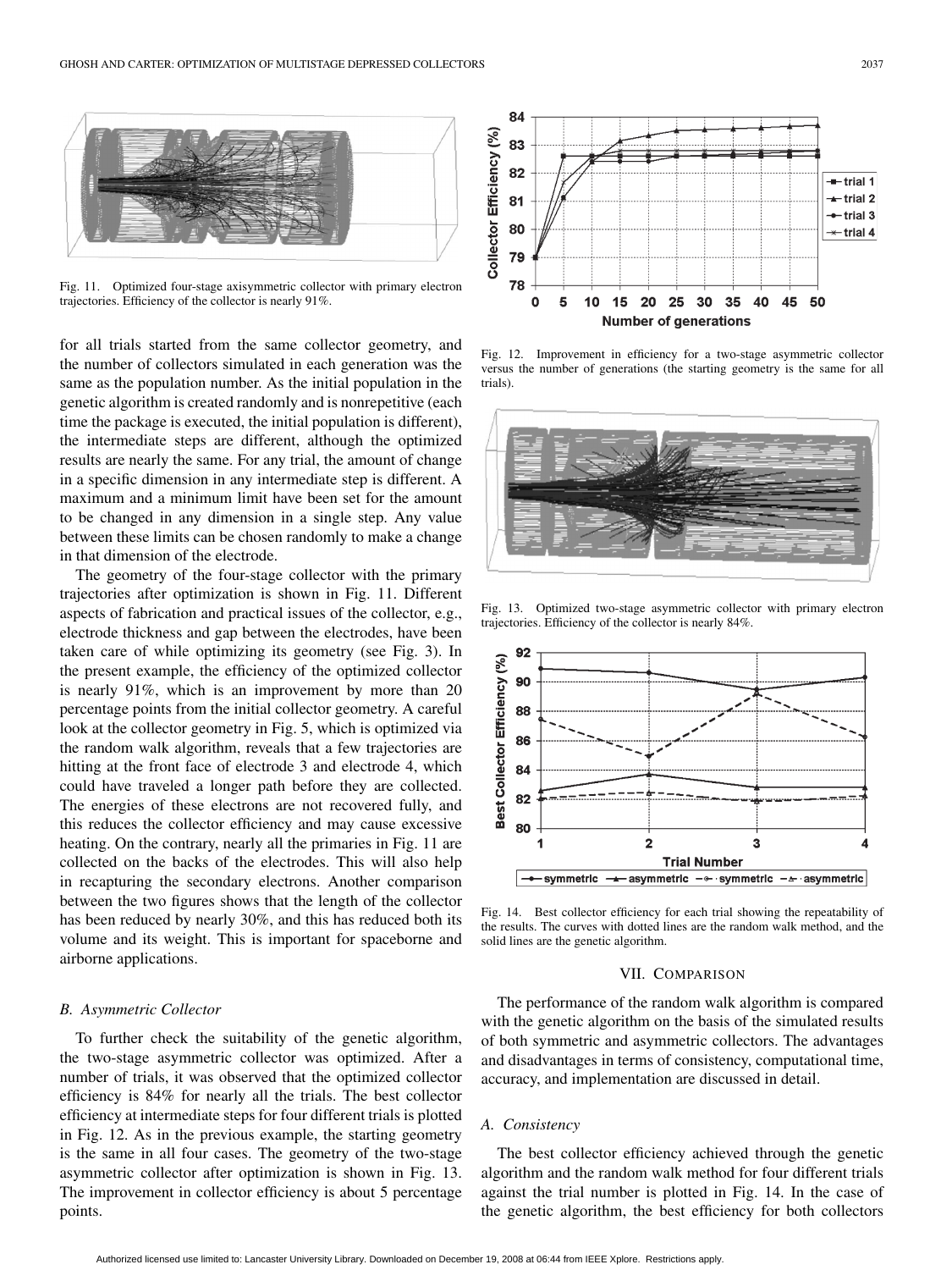remains nearly the same across all trials, whereas the random walk method is less consistent, although only the best four trials are considered.

#### *B. Computational Time*

The total number of simulations carried out for both collectors in each trial using the genetic algorithm is 400 (50 generations with eight collector simulations per generation). For the four-stage symmetric collector, the computational time for each trial is about 100 h, whereas for the two-stage asymmetric collector, the computational time is about 60 h. In the case of the random walk method, the times for each trial are 125 and 75 h for the four-stage symmetric and two-stage asymmetric collectors, respectively. In the latter case, only the best four trials are considered for comparison purposes. If, however, the total central processing unit time includes the time for all trials (not just the best four), then the average time for a successful trial using the random walk method will be much higher.

# *C. Accuracy*

It is observed from Fig. 14 that the optimized performance of the best four trials using the random walk method is sometimes close to what is achieved using the genetic algorithm. More trials may be able to improve the performance of the collectors; however, this will increase the computational time.

#### *D. Implementation*

The advantage of the random walk method is its simplicity in implementation. However, there is always a possibility of the search being trapped in a local maximum due to the random nature of the algorithm. This can be overcome by changing both the starting point and the search path at different trials. In the example of the four-stage axisymmetric collector, the search is trapped in a local maximum after 100 iterations in trial 1 (see Table I). A better optimization is achieved by changing the path of the optimization in trial 3. Considering several other intermediate trials for which the method failed, it can be said that a large number of trials are necessary to achieve the optimized geometry.

On the contrary, the genetic algorithm employs a multidirectional search. It uses the geometry and performance information along with the search path from the chromosomes of each generation to create the population of a new generation through the natural evolution process. This makes the genetic algorithm more effective than the random walk method. For complex problems where both the number of variables and the search space are large, the genetic algorithm is the best choice if it is used efficiently. Previous experience in design and simulation of collectors may be helpful in implementing this algorithm for optimization purposes. Variations of this algorithm may be tried to reduce the time taken to solve complex problems. Each time it is executed, the genetic algorithm follows a different path toward the optimization, as the intermediate steps are different and the starting population is generated randomly, but the final outcome in each case is nearly the same. The repeatability

feature of the genetic algorithm makes it a better choice over the random walk method.

## VIII. CONCLUSION

Genetic algorithm and random walk methods have been implemented using a 3-D collector simulator for the optimization of both axisymmetric and asymmetric collectors. These techniques can be implemented using any similar suitable code. The optimized performances of the best four trials using the random walk algorithm have been presented. A large number of trials are required to achieve the optimized geometry using this algorithm. On the other hand, repeatability of the results was achieved in all the trials of the genetic algorithm. To reduce the total computation time, the optimization of both of these collectors has been carried out without including the secondary electrons. If the effect of secondaries is included, then the efficiency is expected to be reduced by a few percent depending on the material used for the collector electrodes.

## **ACKNOWLEDGMENT**

The authors would like to thank Dr. W. L. Menninger, L-3 Communications Electron Technologies, Inc., for his valuable suggestions to improve this paper; INP-DME for granting permission to use KOBRA3 for this research; and the Head of the Department of Engineering, Lancaster University, for providing facilities to carry out this work. One author, T K. Ghosh, would like to thank the Director of the Central Electronics Engineering Research Institute, Pilani, India, for providing leave and support during the project and e2v technologies, U.K., for their support during the preparation of this paper.

## **REFERENCES**

- [1] H. G. Kosmahl, *A novel axi-symmetric electrostatic collector for linear beam microwave tubes*, 1971. NASA Tech. Note TN D-6093.
- [2] W. Neugebauer and T. Mihran, "A ten stage depressed collector for improving klystron efficiency," *IEEE Trans. Electron Devices*, vol. ED-19, no. 1, pp. 111–121, Jan. 1972.
- [3] H. G. Kosmahl, "Modern multistage depressed collectors—A review," *IEEE Trans. Electron Devices*, vol. ED-70, no. 11, pp. 1325–1334, Nov. 1982.
- [4] A. C. Schram, "TWT efficiency improvement using multi-stage collectors," *Microw. J.*, vol. 18, no. 5, pp. 31–33, Aug. 1975.
- [5] R. Forman, "Secondary-electron-emission properties of conducting surfaces with application to multistage depressed collectors for microwave amplifiers," NASA, Washington, DC, NASA TP-1097, 1977.
- [6] A. N. Curren and K. A. Jansen, "Secondary electron emission characteristics of ion-textured copper and high-purity isotropic graphite surfaces," NASA, Washington, DC, NASA TP-2342, 1984.
- [7] A. N. Curren, "Carbon and carbon-coated electrodes for multistage depressed collectors for electron-beam devices—A technology review," *IEEE Trans. Electron Devices*, vol. ED-33, no. 11, pp. 1902–1913, Nov. 1986.
- [8] P. Ramins and B. T. Ebihara, "Improvement in MDC and TWT overall efficiency through the application of carbon electrode surfaces," *IEEE Trans. Electron Devices*, vol. ED-33, no. 11, pp. 1915–1924, Nov. 1986.
- [9] T. Okoshi, E. Chiu, and S. Matsuki, "The tilted electric field soft-landing collector and its application to a travelling-wave tube," *IEEE Trans. Electron Devices*, vol. ED-19, no. 1, pp. 104–110, Jan. 1972.
- [10] J. R. Hechtel, "A novel electrostatic-focusing depressed collector for linear beam tubes," *IEEE Trans. Electron Devices*, vol. ED-24, no. 1, pp. 45–52, Jan. 1977.
- [11] K. R. Vaden, J. D. Wilson, and B. A. Bulson, "A simulated annealing algorithm for the optimization of multistage depressed collector efficiency," in *Proc. 3rd IEEE Int. Vac. Electron. Conf.*, Apr. 23–25, 2002, pp. 164–165.